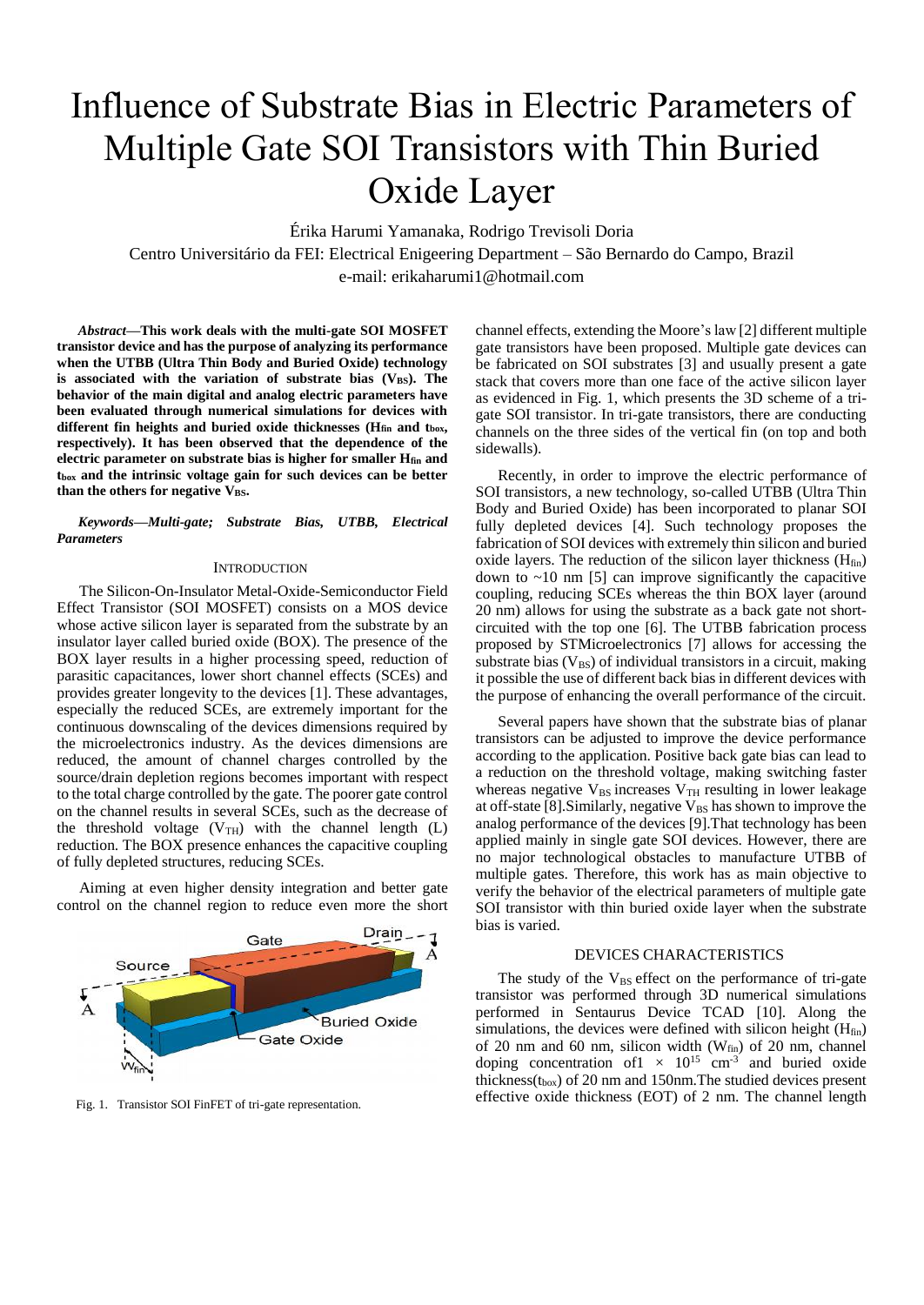

Fig. 2. (A) Normalized drain current as a function of the gate voltage for a substrate bias of 0 V.



Fig. 2. (B) Normalized drain current as a function of the gate voltage for substrate bias varying from -1V to 1V and for two dimensions.

was considered equal to 500 nm to avoid the occurrence of short channel effects. In order to guarantee that the simulation results are in agreement to experimental data, the simulated I-V curves obtained for the transistor with  $W_{fin} = 20$  nm,  $H_{fin} = 60$  nm and  $L = 500$  nm were validated to the ones from [11].

In Fig. 2, it is shown the simulated curves of the normalized drain current ( $I_{DS}/(W/L)$ , being  $W = 2H_{fin}+W_{fin}$ ) as a function of the gate voltage for a long-channel device with  $L = 500$  nm for different H<sub>fin</sub> and t<sub>box</sub> biased at a drain bias of  $V_{DS} = 50$  mV. It is necessary to normalize I<sub>DS</sub> by the devices dimensions since gate area is different among the structures.

In Fig. 2 (A) the substrate bias was  $V_{BS} = 0$  V and it is noticed a slight difference between the four dimensions mainly due to the different threshold voltage of the devices. Also, the devices with thinner  $t_{box}$  present a slight different capacitive coupling than the others, which has modified the drain current variation rate with  $V_{GS}$ . In Fig. 2 (B), it is shown the curves of the normalized  $I_{DS}$  for transistors with  $H_{fin} = 20$  nm and different t<sub>box</sub>. The substrate bias has varied from negative to positive and it can be noted that the difference between the curves for different  $V_{BS}$ is larger when t<sub>box</sub> is reduced, demonstrating the better coupling of this structure. For devices with  $t_{box} = 150$  nm, the  $V_{BS}$ variation has negligibly affected the curves.



Fig. 3. Threshold voltage as a function of the substrate bias extracted from Fig. 2 for  $V_{DS} = 50$  mV.



Fig. 4 Ratio of current in on state and current in off state as a function of the substrate bias.

The threshold voltage  $(V_{TH})$  extracted from Fig. 2 is presented in Fig. 3 as a function of the substrate bias for different transistor dimensions. The threshold voltage  $(V_{TH})$  was extracted through the method of the second derivate of the drain current as a function of the gate bias [12]. From this figure, it can be noted that the threshold voltage varies significantly when the substrate bias is changed from  $3 \text{ V}$  to  $-3 \text{ V}$  in the device with thinner  $H_{fin}$  and t<sub>box</sub> whereas no  $V_{TH}$  variation has been obtained for the transistor with thicker  $H_{fin}$  and  $t_{box}$ . From Fig. 3, it can also be mentioned that the  $V<sub>TH</sub>$  dependence on  $V<sub>BS</sub>$  is not linear in the entire range. For negative  $V_{BS}$ , the silicon layer depletion associated to the back bias is reduced mainly in the device with  $H_{fin}$  and  $t_{box} = 20$  nm. Thus, the gate bias needs to be increased in order to deplete the entire silicon layer, which increases  $V<sub>TH</sub>$ .

Based on the threshold voltage in the Fig. 3 it is possible to obtain the current in switched on state  $(I_{ON})$  considering  $I_{ON}$  =  $I_{DS}$  at  $V_{TH}$ + 1 V for devices biased at each substrate voltage. On the other hand, the switched off state  $(I<sub>OFF</sub>)$  was obtained by subtracting 0.5 V from the threshold voltage. The ratio of those currents  $(I_{ON}/I_{OFF})$  is presented in Fig. 4 as a function of the substrate bias.

The I<sub>ON</sub>/I<sub>OFF</sub> ratio decrease when the thickness of buried oxide is smaller and the substrate bias is positive and high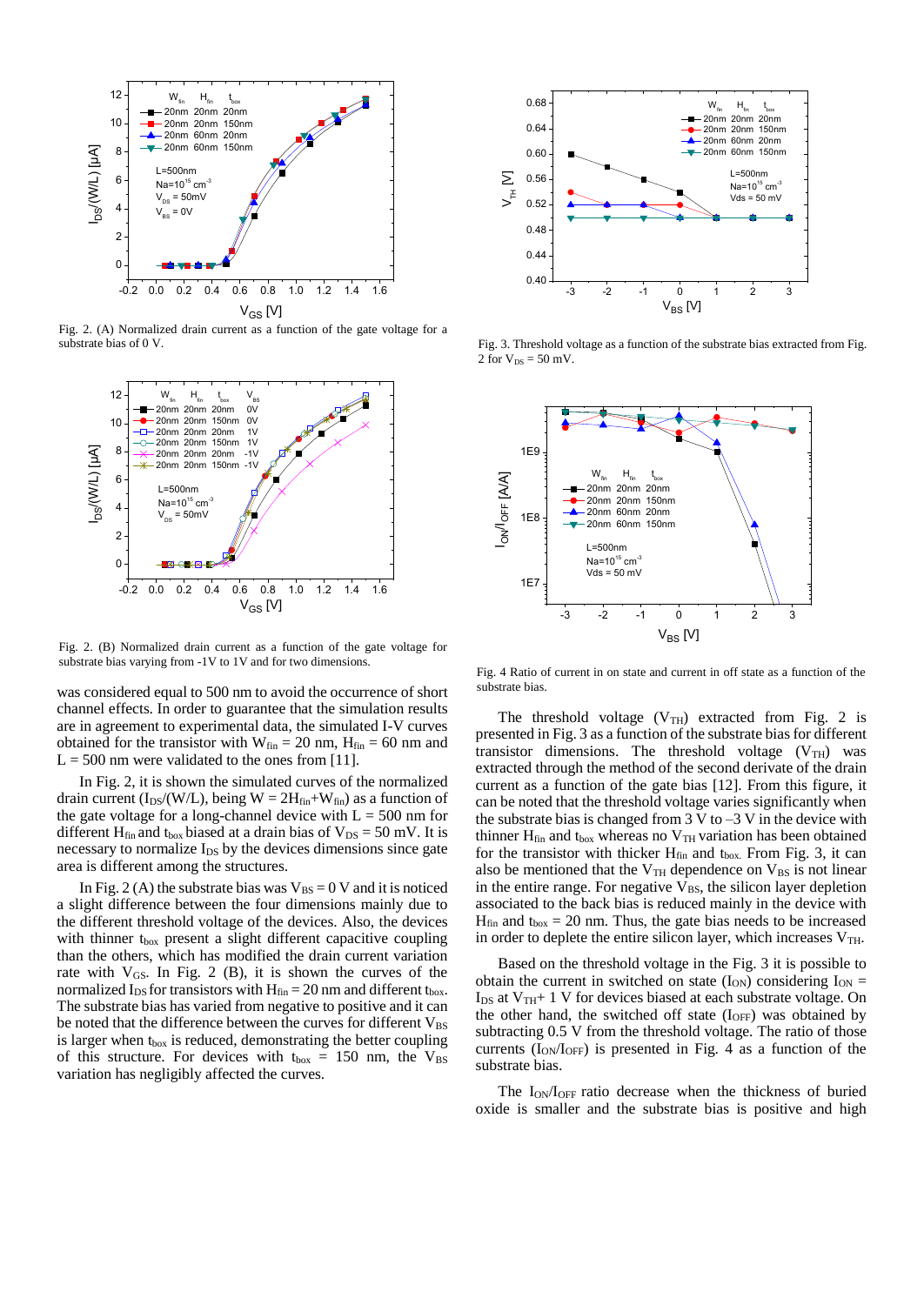because these devices start to present a conduction canal within the buried oxide interface which increases  $I_{OFF}$  even for negative  $V_{GS}$ 

# ANALOGIC OPERATION

The same structures have been used for the evaluation of the analog operation of the devices, but the  $I_{DS}$  x  $V_{GS}$  curves have been simulated for a drain bias of  $V_{DS} = 1$  V. The substrate bias continues to vary from -3 V to 3 V.

Firstly, in the Fig. 5 (A) it is analyzed the transconductance,  $(g<sub>m</sub>)$  which was extracted in the saturation region by the drain current derivate as a function of overdrive gate voltage ( $V_{GT}$  =  $V_{GS} - V_{TH}$ ). The  $g_m$  curves are presented in Fig. 5 (A) for substrate bias varying from -2 V to 2 V for the transistor with  $H_{fin}$  and  $t_{box} = 20$  nm, since this device is more sensitive to the substrate bias variation. The transconductance represents the effectiveness of the drain current control by the gate voltage andone can see that an increase of about 20% is obtained when  $V_{BS}$  is varied from -2V up to 2V. This behavior is associated with the beginning of the formation of an inversion region in the interface between the active silicon region and buried oxide.



Fig. 5.. (A) Normalized transconductance as a function of overdrive gate voltage for the same dimension and substrate bias varying from -2 V to 2 V.



Fig. 5. (B) Normalized transconductance as a function of substrate bias varying from -3 V to 3 V for different dimensions and gate voltage  $V_{GS} = 1$  V.



Fig 6. (A) Normalized output conductance as a function of overdrive gate voltage for the same dimension and substrate bias varying from -2 V to 2 V.



Fig. 6. (B) Normalized output conductance as a function of substrate bias varying from -2 V to 2 V for different dimensions.

This layer enables a larger drain current close to the bottom of the silicon layer, which increases  $g_m$ .

In Fig 5 (B) the influences of negative and positive substrate biases in the tranconductance are shown. It can be observed that there is more dependence of  $g_m$  for smaller thickness of buried oxide  $t_{box} = 20$ nm and the height  $H_{fin}$  does not present relevance. As the cutoff frequency is proportional to  $g_m$ , when the circuit to be projected requires high cutoff frequency, it can be applied a high substrate bias to the device of smaller dimensions.

Another important parameter for the analog operation of  $MOS$  transistors is the output conductance  $(g_D)$  which is obtained through the first order derivative of the  $I_{DS}$  x  $V_{DS}$  curve. In order to evaluate the behavior of  $g_D$  against  $V_{GS} - V_{TH}$ , it was necessary to simulate a family of  $I_{DS}$  x  $V_{DS}$  curves for several  $V_{GS}-V_{TH}$  from 0 V up to 1 V with steps of 0.1 V for the devices biased at different  $V_{BS}$ . In the Fig. 6 (A), the substrate bias influence is noticed in the graphic for the transistor with  $H_{fin}$  =  $t_{box} = 20$  nm, which is the device most sensitive to  $V_{BS}$  variation. As the gate voltage is incremented, one can observe an increment of g<sub>D</sub> for any V<sub>BS</sub> bias. This behavior is associated to the regime of operation of the devices. For small gate voltages,